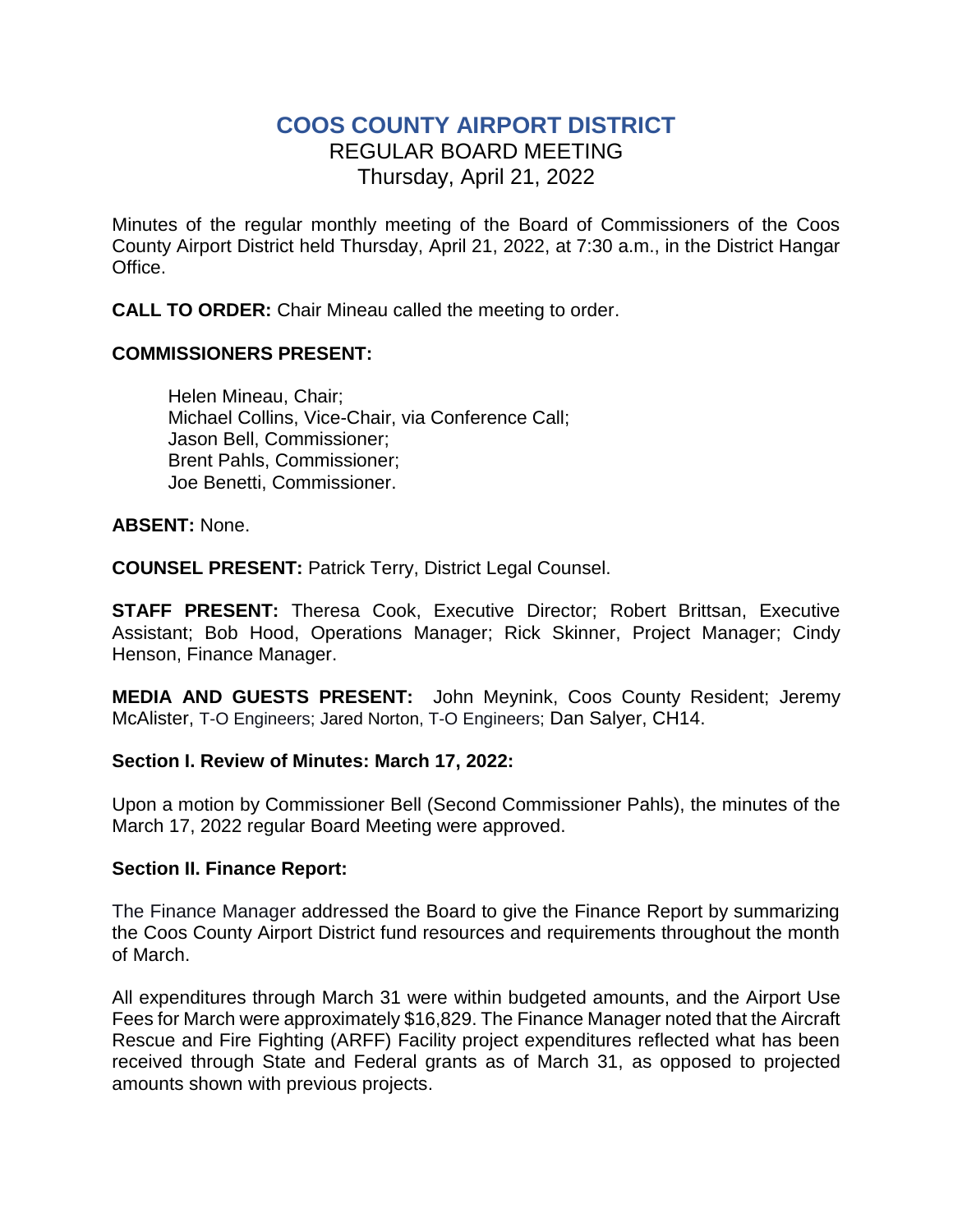#### **Section III. Review of Invoices:**

The Board reviewed new invoices through April 20, in the amount of \$384,202.21. Upon a motion by Commissioner Pahls (Second Commissioner Bell), the invoices through April 20, in the amount of \$384,202.21 were approved.

#### **Section IV. Staff Reports:**

The Operations Manager approached the Board to present the Operations Report.

The Operations Manager reported that the Annual TSA Security Compliance Inspection went well.

The Board was informed that the two (2) newest Operations Agents were able to attend EMR classes in order to complete their ARFF training requirements, which had been delayed due to the pandemic.

The Operations Manager stated that the District Maintenance Staff painted the FedEx aircraft tie-down area to the tenants' specifications.

The Operations Manager noted that the demolition of the old FedEx/VolleyCart building would be completed by the end of the week.

Jeremy McAlister, with T-O Engineers, approached the Board to give an overview of the Apron Expansion project. The Board was shown the project design plans, and discussed the project phasing, design details and the materials to be used. The Board discussed project funding and timeline. The Executive Director asked and was informed that the next step was to issue a notice of bid award. Commissioner Pahls inquired about whether fencing and gates were part of the project. Jeremy McAlister responded that only temporary fencing was included.

The Executive Director addressed the Board to discuss the Executive Directors Report.

The Executive Director announced that the San Francisco Air Service daily flights were resuming May 4. The seasonal Denver flight was scheduled to begin May 8, and run through September 28.

The Project Manager approached the Board to review the punch-list items for the ARFF Facility project—which included minor cleaning and finishing work. The Executive Director expressed concern regarding the speed with which it takes for the bay doors to open, and how this might affect the ARFF Team's response time; Vice-Chair Collins explained how to adjust the timing. The Project Manager noted excessive cracking in the new apron concrete just east of the ARFF Facility and that it would need to be removed and replaced to meet FAA specifications.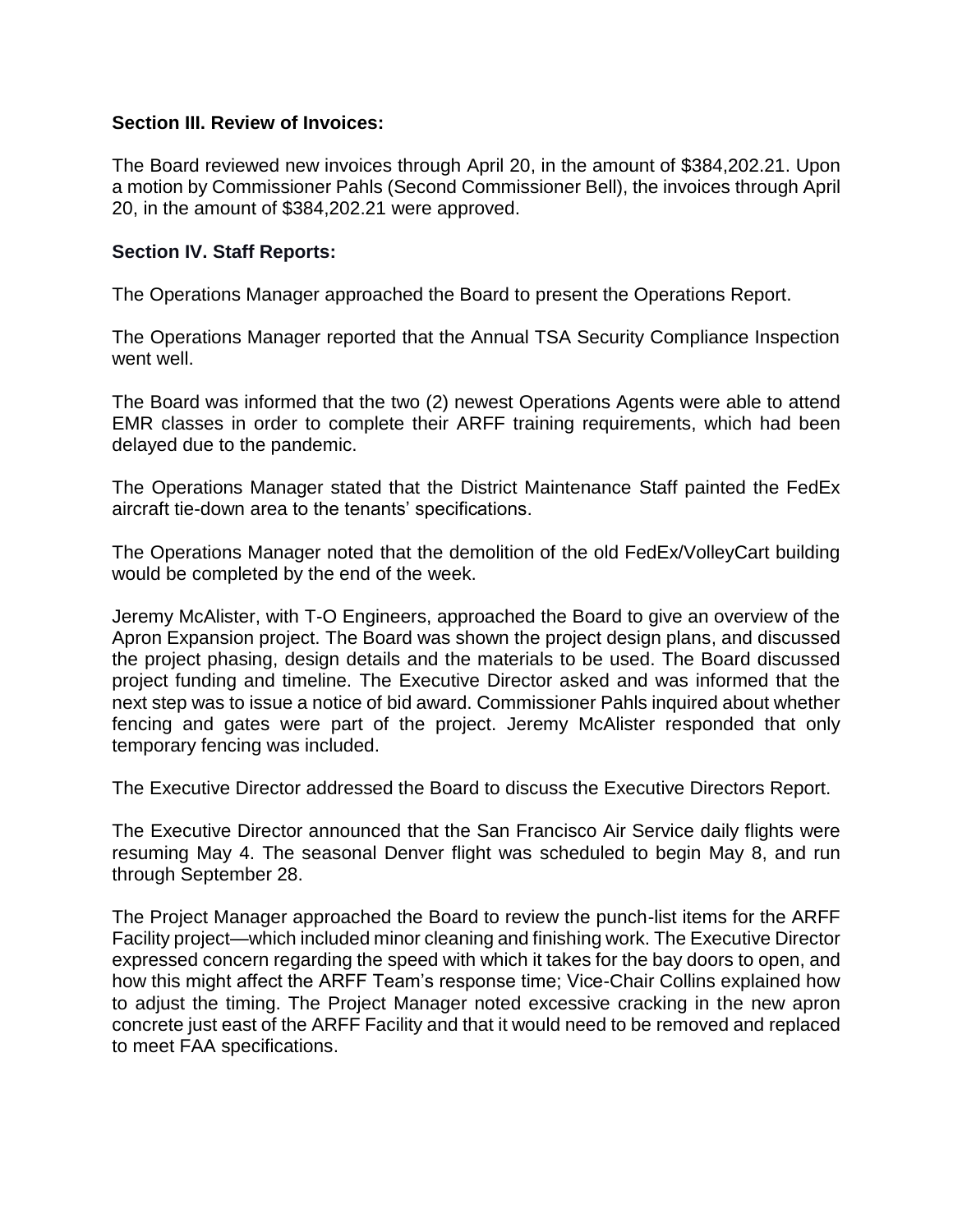The Board was informed that the BLM Tenant Improvement project would close out shortly. The Executive Director mentioned an addendum to the project contract for painting the outside of the building. The painting would be funded by GSA, and would likely take place in June or July this year.

The Executive Director stated that Oregon Coast Community Action (ORCCA), the Lessee of the apartments, would have all residents relocated from the building. The asbestos survey and demolition would begin as soon as all inhabitants were out of the building—within the next two (2) months.

The Executive Director noted that the First Budget Committee meeting was scheduled May 4 at 5:30 pm, in the District Hangar Office.

## **Section V. Legal Discussion of Action Items:**

The District Legal Counsel informed the Board of any legal aspect associated with the approval of the Action Items.

Commissioner Benetti asked, and was informed that all Lease Agreements and Amendments on the Action Items list have been reviewed by District Legal Counsel.

#### **Section VI. Action Items:**

Commissioner Bell (Second Commissioner Benetti), moved to ratify TO-Engineers Work Order 22-02 for preparing the ACDBE finance report in the amount of \$16,775. Motion passed.

Commissioner Pahls (Second Commissioner Bell), moved to approve Coos County Corrections Lease Amendment for Suits A through F, the Conference Room, and Reception Area at the Business Enterprise Center. Motion passed.

Commissioner Bell (Second Commissioner Benetti), moved to approve Coos County Health and Wellness Lease for Suits G through H at the Business Enterprise Center in the amount of \$600 per month. Motion passed.

Commissioner Pahls (Second Commissioner Bell), moved to approve the Amendment to the VolleyCart Land Lease. The Executive Director explained that the Amendment was needed because the tenant developed on more land than outlined in the original lease. Motion passed.

#### **Section VII. Commissioner Comments:**

The next regular Board meeting was to take place April 21, 2022.